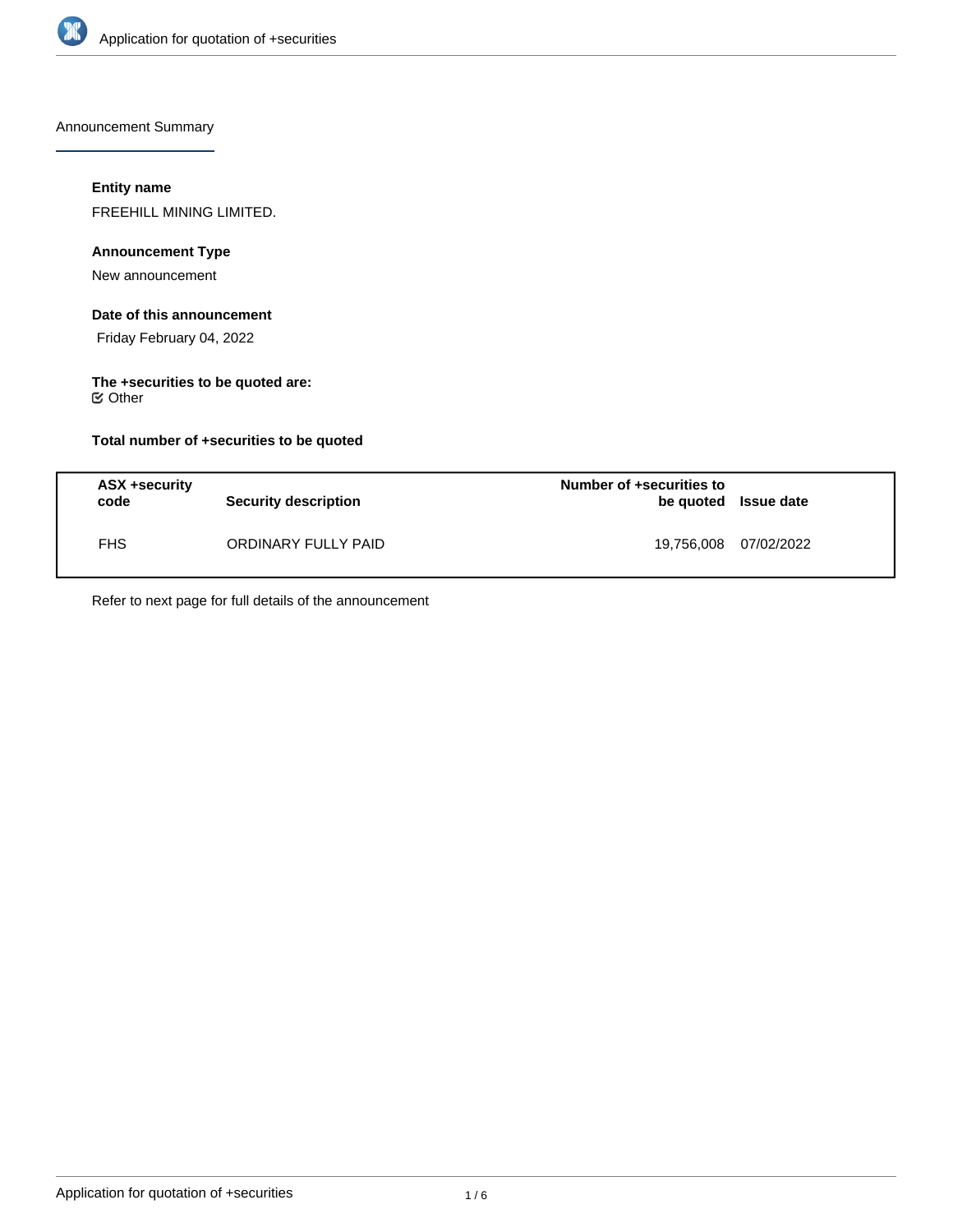

Part 1 - Entity and announcement details

# **1.1 Name of entity**

FREEHILL MINING LIMITED.

We (the entity named above) apply for +quotation of the following +securities and agree to the matters set out in Appendix 2A of the ASX Listing Rules.

**1.2 Registered number type** ABN

**Registration number** 27091608025

**1.3 ASX issuer code** FHS

**1.4 The announcement is**

New announcement

#### **1.5 Date of this announcement**

4/2/2022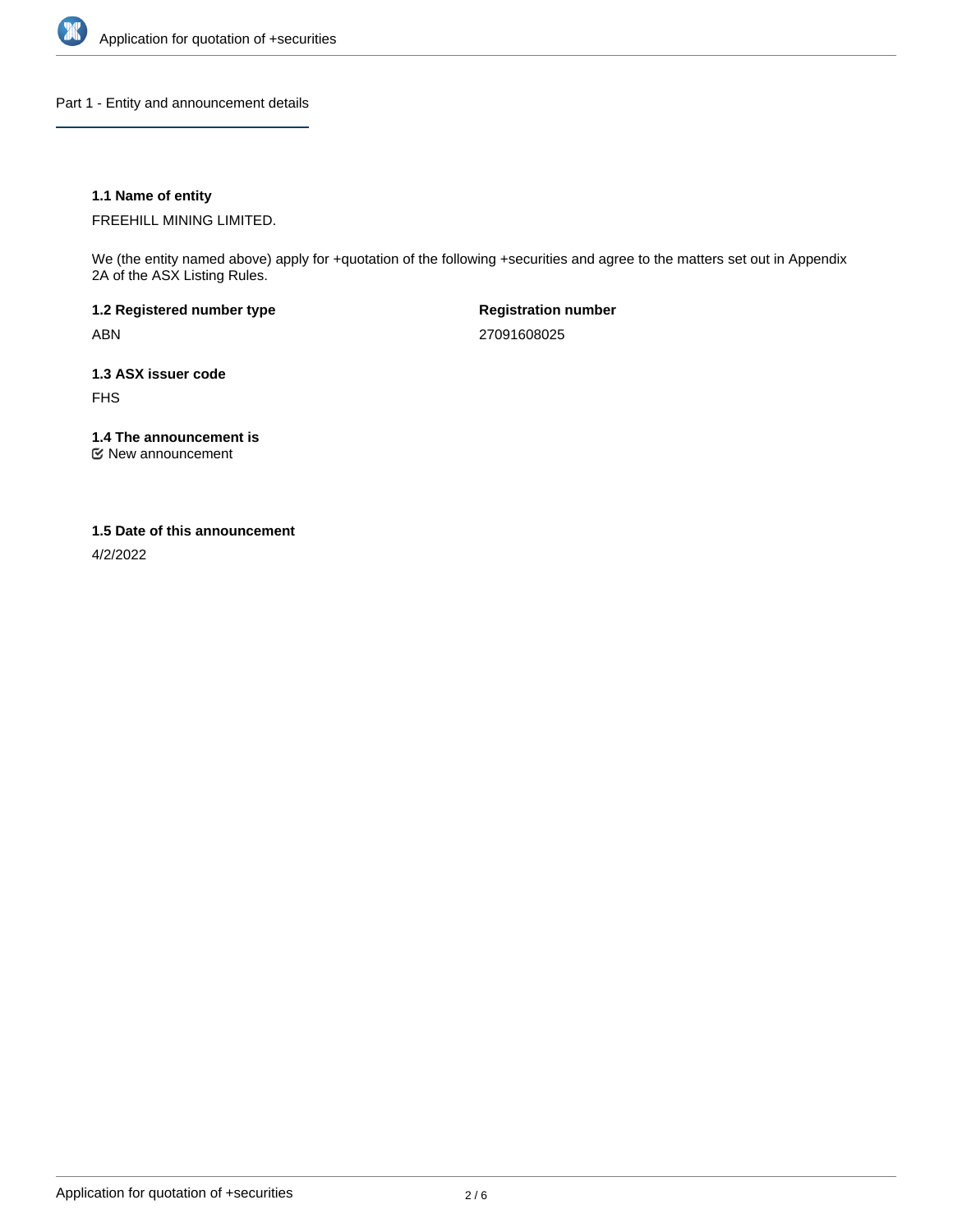

# Part 2 - Type of Issue

**2.1 The +securities to be quoted are:**

Other

- **2.2 The +securities to be quoted are:**
- Additional +securities in a class that is already quoted on ASX ("existing class")

**2.3c Have these +securities been offered under a +disclosure document or +PDS?** No

**2.3d Please provide any further information needed to understand the circumstances in which you are applying to have these +securities quoted on ASX, including why the issue of the +securities has not been previously announced to the market in an Appendix 3B**

8,025,239 at \$0.021534 per share on conversion of debt. 11,730,769 at \$0.026 per share on conversion of future financial obligations.

**2.4 Any on-sale of the +securities to be quoted within 12 months of their date of issue will comply with the secondary sale provisions in sections 707(3) and 1012C(6) of the Corporations Act by virtue of:** The publication of a cleansing notice under section 708A(5), 708AA(2)(f), 1012DA(5) or 1012DAA(2)(f)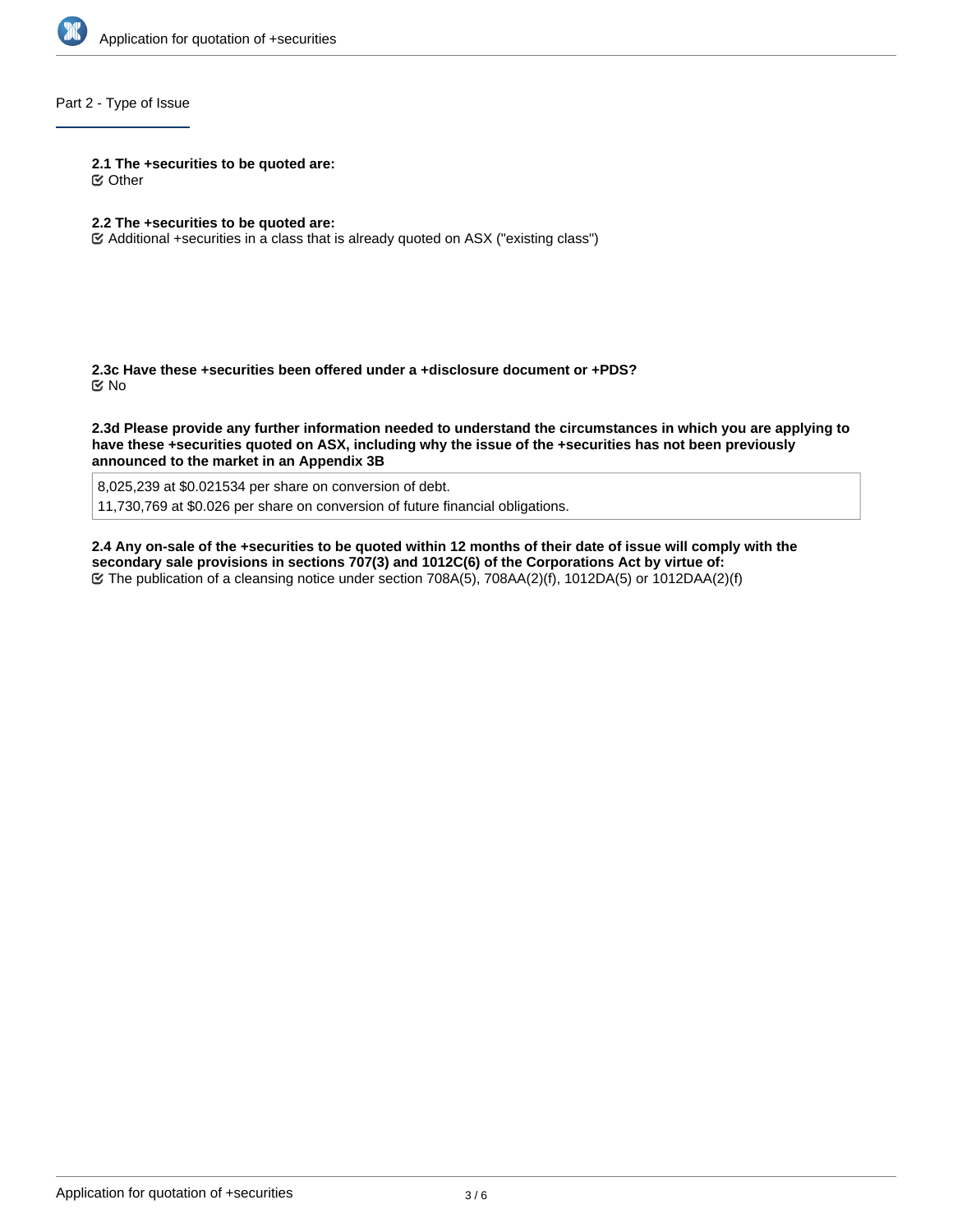

Part 3B - number and type of +securities to be quoted (existing class) where issue has not previously been notified to ASX in an

Appendix 3B

#### **Additional +securities to be quoted in an existing class**

**ASX +security code and description** FHS : ORDINARY FULLY PAID

#### **Issue date**

7/2/2022

**Will the +securities to be quoted rank equally in all respects from their issue date with the existing issued +securities in that class?** Yes

Issue details

**Number of +securities to be quoted**

19,756,008

**Are the +securities being issued for a cash consideration?** No

#### **Please describe the consideration being provided for the +securities**

Conversion of Debt & Interest & Future Financial Obligations.

**Please provide an estimate (in AUD) of the value of the consideration being provided per +security for the +securities to be quoted**

477,814.250000

#### **Any other information the entity wishes to provide about the +securities to be quoted**

**The purpose(s) for which the entity is issuing the securities**

To fund the retirement of debt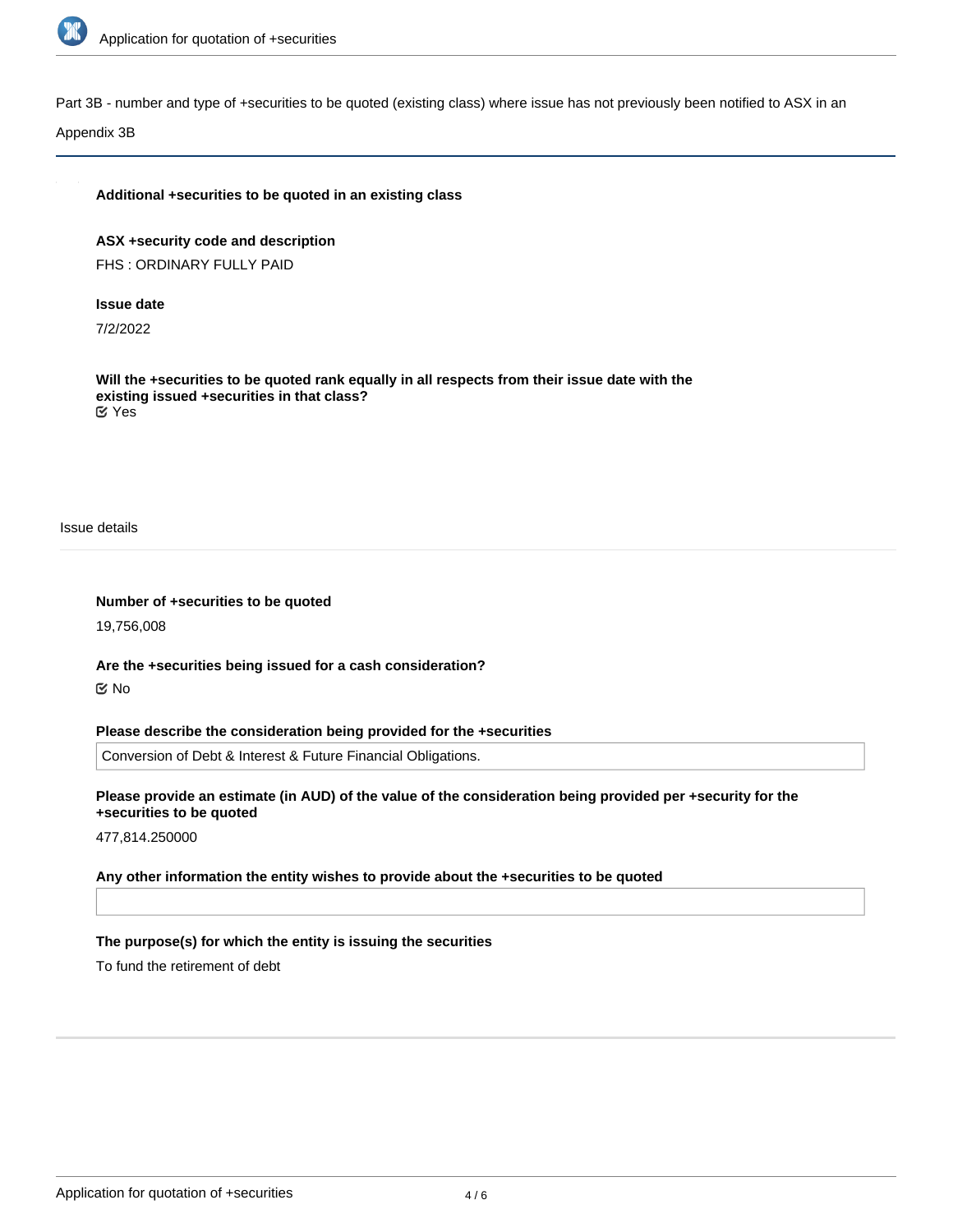

Part 4 - Issued capital following quotation

**Following the quotation of the +securities the subject of this application, the issued capital of the entity will comprise:**

**(A discrepancy in these figures compared to your own may be due to a matter of timing if there is more than one application for quotation/issuance currently with ASX for processing.)**

**4.1 Quoted +securities (total number of each +class of +securities quoted on ASX following the +quotation of the +securities subject of this application)**

| ASX +security code and description | Total number of<br>+securities on issue |
|------------------------------------|-----------------------------------------|
| FHS: ORDINARY FULLY PAID           | 1,758,859,350                           |

**4.2 Unquoted +securities (total number of each +class of +securities issued but not quoted on ASX)**

| ASX +security code and description           | Total number of<br>+securities on issue |
|----------------------------------------------|-----------------------------------------|
| <b>FHSAC: PERFORMANCE RIGHTS</b>             | 9,000,000                               |
| FHSAG: OPTION EXPIRING 12-NOV-2022 EX 10C    | 30,000,000                              |
| FHSAE: OPTION EXPIRING 16-MAY-2023 EX 14.25C | 1,984,725                               |